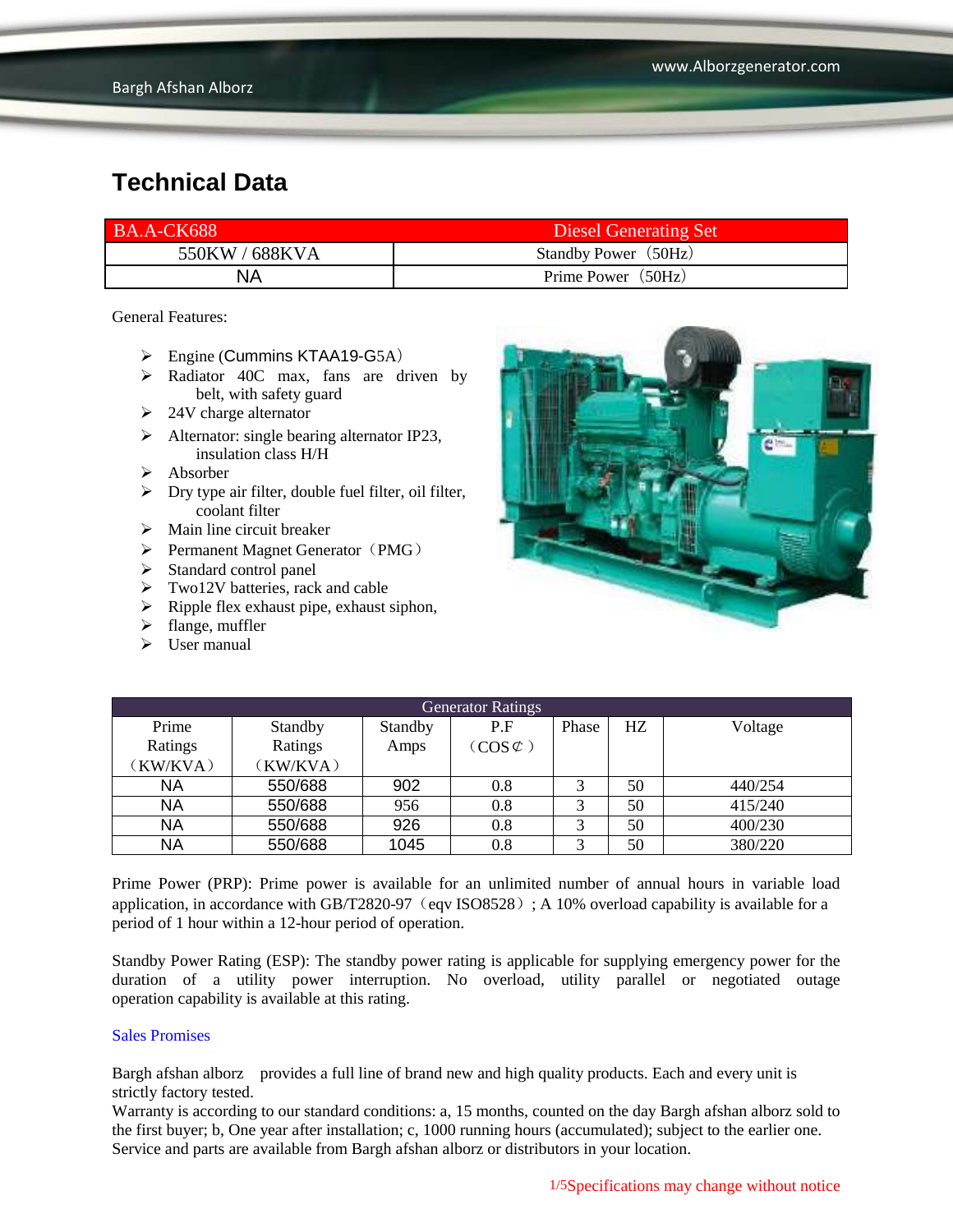| BA.A-CK688                       | <b>Diesel Generating Set</b> |
|----------------------------------|------------------------------|
|                                  | <b>ENGINE DATA</b>           |
| Manufacturer / Model:            | Cummins KTAA19-G6A, 4-cycle  |
| Air Intake System:               | Turbo, Air/air cooling       |
| Fuel System:                     | PT type fuel pump, EFC       |
| <b>Cylinder Arrangement:</b>     | 6 in line                    |
| Displacement:                    | 19L                          |
| Bore and Stroke:                 | $159*159$ (mm)               |
| <b>Compression Ratio:</b>        | 13:1                         |
| Rated RPM:                       | 1500rpm                      |
| Max. Standby Power at Rated RPM: | 550KW/747HP                  |
| Governor Type:                   | Electronic                   |
|                                  | <b>Exhaust System</b>        |
| <b>Exhaust Gas Flow:</b>         | 2054L/s                      |
| <b>Exhaust Temperature:</b>      | 584°C                        |
| <b>Max Back Pressure:</b>        | 10kPa                        |
|                                  | Air Intake System            |
| <b>Max Intake Restriction:</b>   | 6.23kPa                      |
| Consumption:                     | 750L/s                       |
| Air Flow:                        | 10800L/s                     |
|                                  | <b>Fuel System</b>           |
| 100% (Prime Power) Load:         | 130 L/h                      |
|                                  | Oil System                   |
| Total Oil Capacity:              | 50L                          |
| Oil Consumption:                 | ≤4g/kwh                      |
| <b>Engine Oil Tank Capacity:</b> | 38L                          |
| Oil Pressure at Rated RPM:       | 345-483kPa                   |
|                                  | <b>Cooling System</b>        |
| <b>Total Coolant Capacity:</b>   | 116.5L                       |
| Thermostat:                      | 82-93°C                      |
| Max Water Temperature:           | 104°C                        |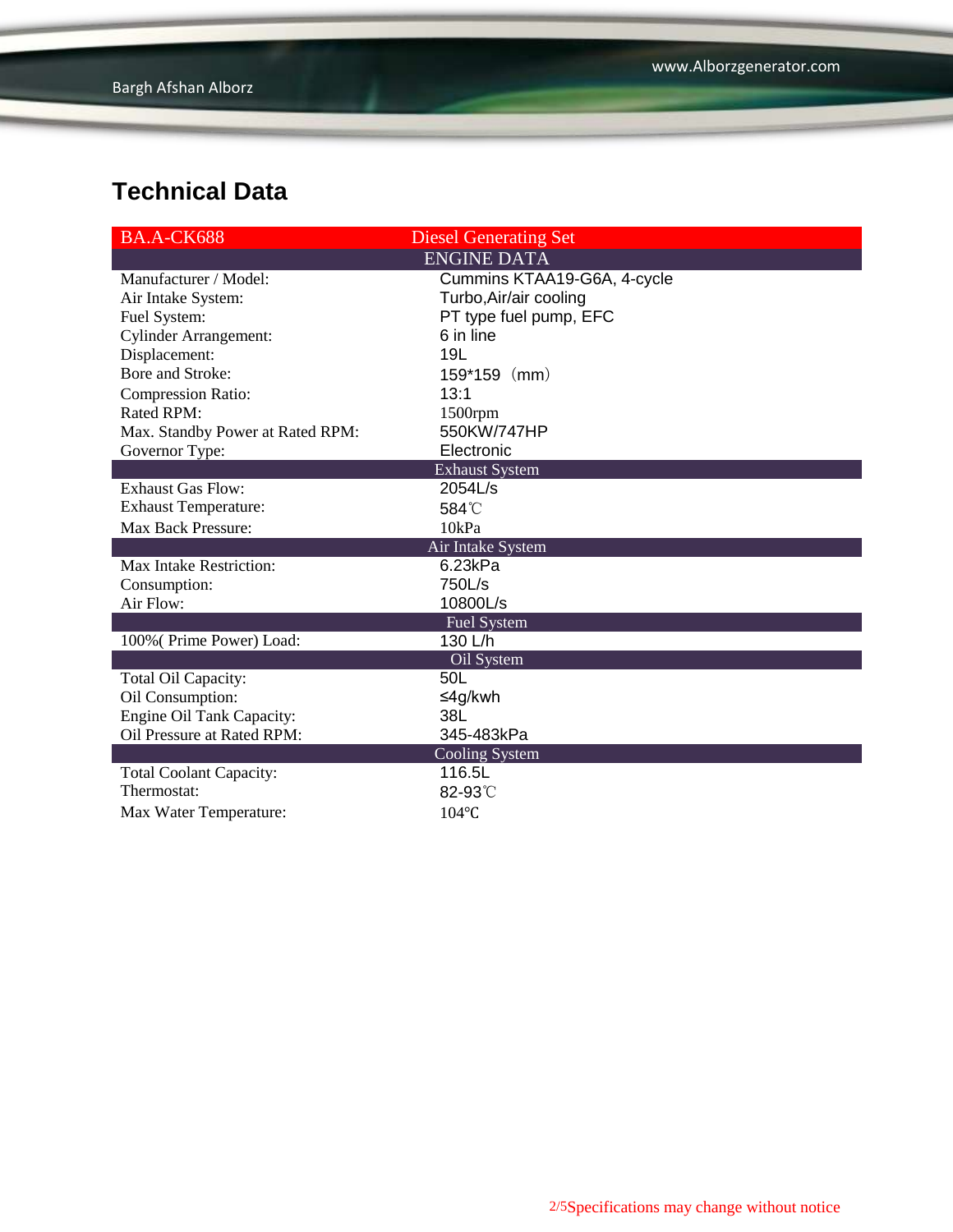| <b>BA.A-CK688</b>                                                                          | <b>Diesel Generating Set</b>             |  |  |  |
|--------------------------------------------------------------------------------------------|------------------------------------------|--|--|--|
| <b>ALTERNATOR SPECIFICATION</b>                                                            |                                          |  |  |  |
|                                                                                            | <b>GENERAL DATA</b>                      |  |  |  |
| Compliance with GB755, BS5000, VDE0530, NEMAMG1-22, IED34-1, CSA22.2 and AS1359 standards. |                                          |  |  |  |
| <b>Alternator Data</b>                                                                     |                                          |  |  |  |
| Number of Phase:                                                                           | 3                                        |  |  |  |
| Connecting Type:                                                                           | 3 Phase and 4 Wires, "Y" type connecting |  |  |  |
| Number of Bearing:                                                                         | $\mathbf{I}$                             |  |  |  |
| <b>Power Factor:</b>                                                                       | 0.8                                      |  |  |  |
| Protection Grade:                                                                          | IP23                                     |  |  |  |
| Altitude:                                                                                  | $\leq 1000m$                             |  |  |  |
| <b>Exciter Type:</b>                                                                       | Brushless, self-exciting                 |  |  |  |
| Insulation Class, Temperature Rise:                                                        | H/H                                      |  |  |  |
| Telephone Influence Factor (TIF):                                                          | $50$                                     |  |  |  |
| THF:                                                                                       | $<$ 2%                                   |  |  |  |
| Voltage Regulation, Steady State:                                                          | $\leq \pm 1\%$                           |  |  |  |
| Alternator Capacity:                                                                       | 688KVA                                   |  |  |  |
| <b>Alternator Efficiencies:</b>                                                            | 95.1%                                    |  |  |  |
| Air Cooling Flow:                                                                          | 1.035m <sub>3</sub> /s                   |  |  |  |
|                                                                                            | <b>GENERATING SET DATA</b>               |  |  |  |
| <b>Voltage Regulation:</b>                                                                 | $\geq \pm 5\%$                           |  |  |  |
| Voltage Regulation, Stead State:                                                           | $\leq \pm 1\%$                           |  |  |  |
| Sudden Voltage Warp (100% Sudden Reduce):                                                  | $\leq +25\%$                             |  |  |  |
| Sudden Voltage Warp (Sudden Increase):                                                     | $\leq$ -20%                              |  |  |  |
| Voltage Stable Time (100% Sudden Reduce):                                                  | $\leq 6S$                                |  |  |  |
| Voltage Stable Time (Sudden Increase)                                                      | $\leq 6S$                                |  |  |  |
| Frequency Regulation, Stead State:                                                         | $\leq 5\%$                               |  |  |  |
| Frequency Waving:                                                                          | $≤0.5%$                                  |  |  |  |
| Sudden Frequency Warp (100% Sudden Reduce):                                                | $\leq +12\%$                             |  |  |  |
| Sudden Frequency Warp (Sudden Increase):                                                   | $\leq$ -10%                              |  |  |  |
| Frequency Recovery Time (100% Sudden Reduce):                                              | $\leq$ 5S                                |  |  |  |
| Frequency Recovery Time (Sudden Increase):                                                 | $\leq$ 5S                                |  |  |  |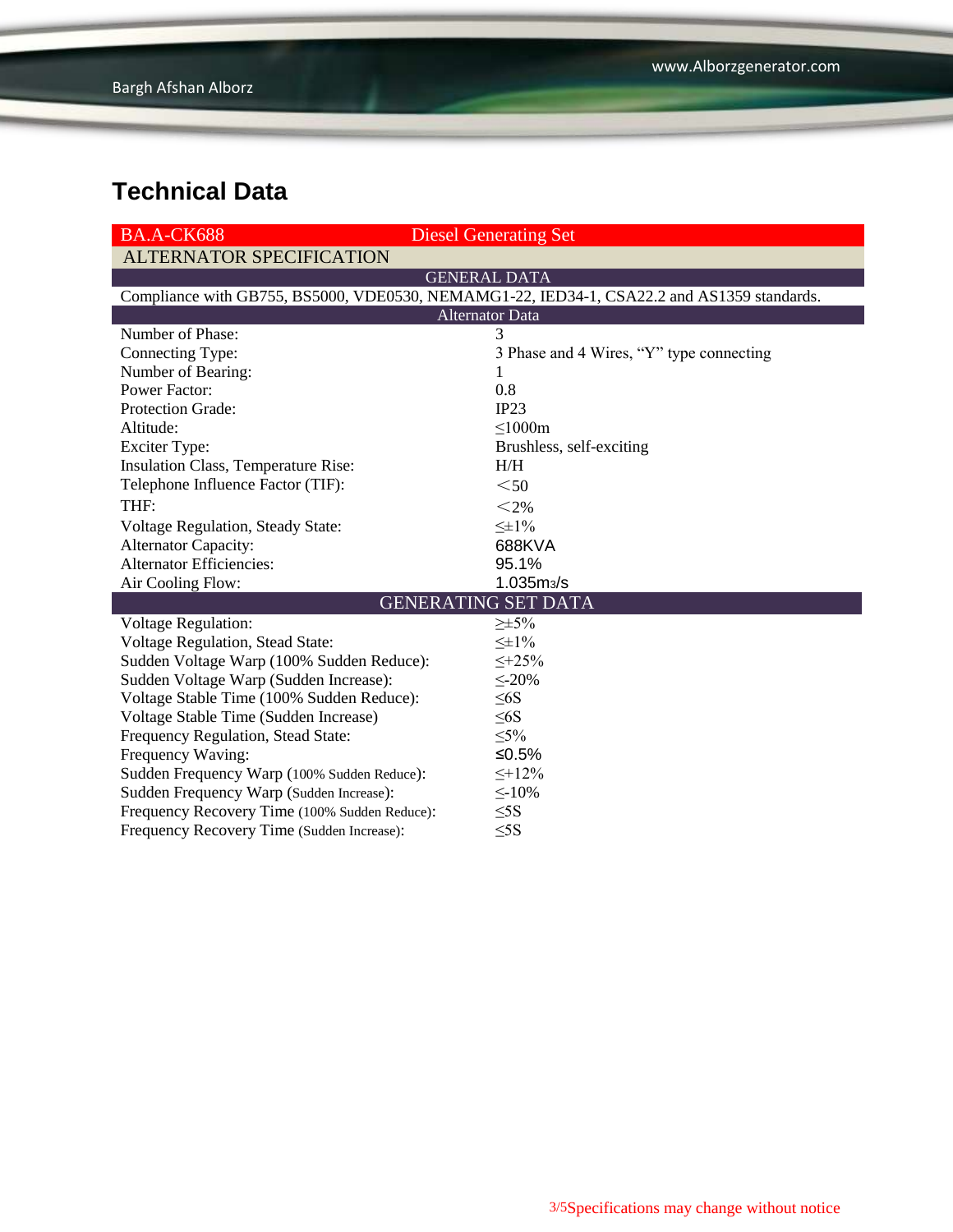| BA.A-CK688                      | <b>Diesel Generating Set</b>  |                                  |
|---------------------------------|-------------------------------|----------------------------------|
| Options                         |                               |                                  |
| Engine                          | Fuel System                   | <b>Control System</b>            |
| Heater 2KW & 4KW                | Daily Fuel Tank               | <b>Auto Control Panel</b>        |
| Battery Charger 3.5A & 7A       | <b>Base Fuel Tank</b>         | Remote Control Panel             |
|                                 | <b>Water Separator</b>        | Auto Transfer Switch (ATS)       |
|                                 | <b>Fuel Level Sensor</b>      | <b>Paralleling System</b>        |
|                                 |                               |                                  |
| <b>Anti-Condensation Heater</b> | Rainproof Type                | <b>Engine Parts Drawing List</b> |
| Drop CT (For Paralleling)       | Soundproof Type               | <b>Spare Parts</b>               |
|                                 | <b>Container Type</b>         |                                  |
| Dimension & Weight              |                               |                                  |
| <b>Standard Configuration</b>   | With Base Fuel Tank           | Soundproof Type                  |
| (Open Type)                     |                               |                                  |
| Overall Size: 3700 (mm)         | Overall Size: 3700 (mm) *1570 | Overall Size: 5030 (mm)<br>*1860 |
| *1570 $(mm)$ *2080 $(mm)$       | $(mm)$ *2080 $(mm)$           | $(mm)$ *2550 $(mm)$              |
| Weight: 4550kg                  | Weight: 4650kg                | Weight: 6500kg                   |